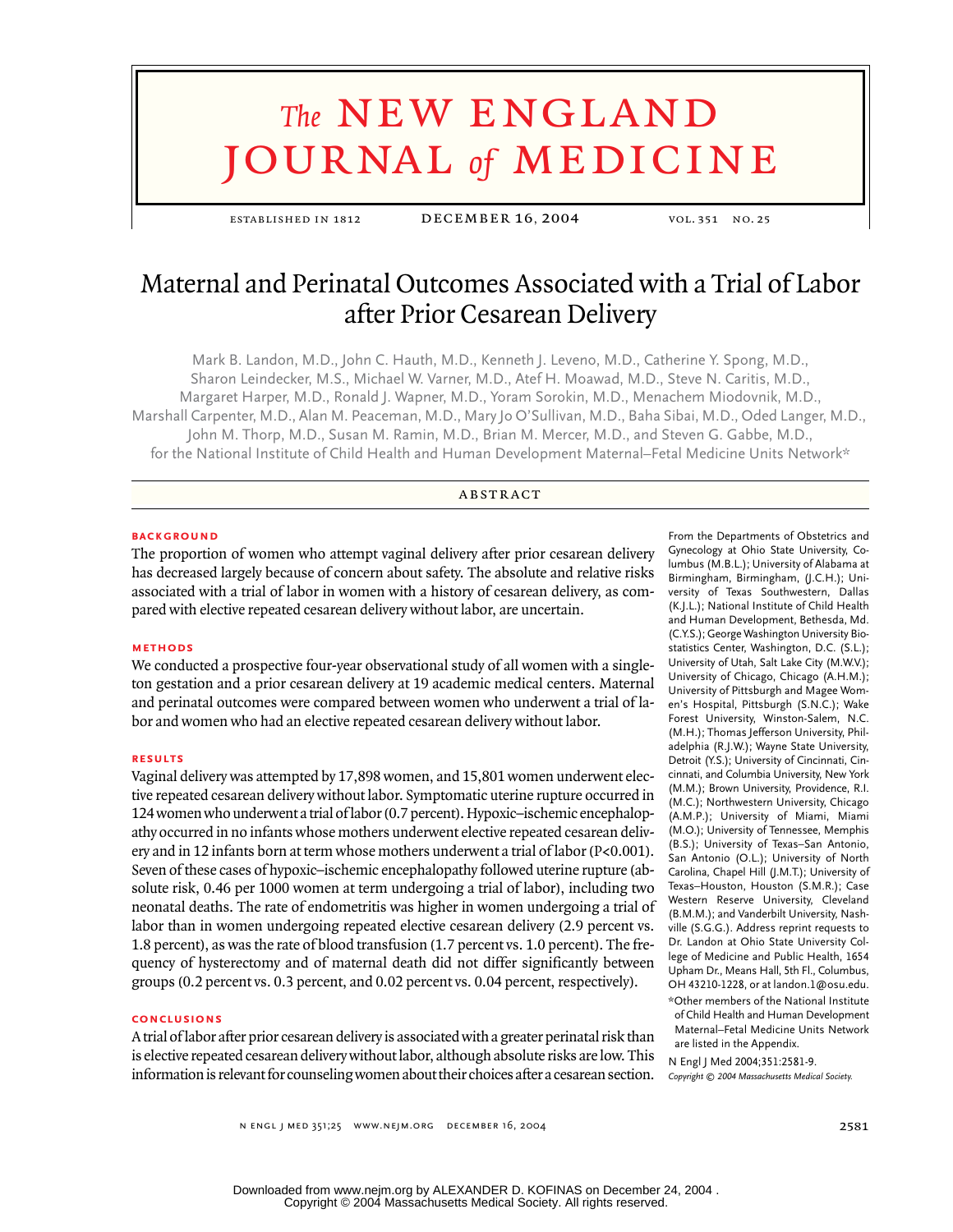he overall rate of cesarean delivery in the United States has risen dramatically, from 5 percent of all deliveries in 1970 to a high of 26 percent in  $2002<sup>1</sup>$  Efforts to reduce the number of cesarean births, although initially successful, failed to achieve the U.S. Public Health Service goals, set in 1990. These goals included achieving an overall rate of cesarean delivery of 15 percent, and a rate of vaginal birth after previous cesarean section of 35 percent of deliveries after previous cesarean sections, by the year 2000.<sup>2</sup> The Healthy People 2010 report published in 2000 proposes a target rate of vaginal birth after previous cesarean section of 37 percent.<sup>3</sup> During the past 25 years, as the number of repeated cesarean sections grew, vaginal birth after cesarean delivery was increasingly recommended in clinical-management guidelines, prompting a rise in the use of this approach in the United States from 3 percent of deliveries after previous cesarean section in 1981 to 31 percent in 1998.4 However, an apparent increase in the frequency of uterine rupture and concern about maternal and perinatal morbidity have challenged the safety and appropriateness of vaginal birth after cesarean delivery.<sup>5</sup>  $\overline{T}$ 

These issues, along with medicolegal pressures and the introduction of more stringent criteria for a trial of labor after cesarean delivery, have led to a substantial decline in the rate of vaginal birth after cesarean section, to 12.7 percent in 2002.<sup>1</sup> The magnitude of the risk of uterine rupture and the attendant morbidity remain uncertain, owing to methodologic deficiencies in the available literature and differences among studies in the definitions of and approaches to the ascertainment of uterine rupture.<sup>6</sup> We conducted a multicenter observational study involving women with a prior cesarean delivery to assess the risks of uterine rupture and neonatal and maternal morbidity associated with a trial of labor as compared with repeated elective cesarean delivery.

### METHODS

## **study design**

We performed a prospective cohort study from 1999 through 2002 at 19 academic medical centers belonging to the National Institute of Child Health and Human Development Maternal–Fetal Medicine Units Network. Eight centers participated throughout the study, five participated only during the first two years, and six participated for part of the last two years. The cesarean registry was planned as a threeyear study in order to collect sufficient data about uncommon and rare maternal complications such as uterine rupture. However, because the rate of trial of labor declined during the study period, data were collected for an additional year. This study includes all women who had a prior cesarean delivery and who had a singleton pregnancy at 20 weeks or more of gestation or whose infant had a birth weight of at least 500 g.

The labor and delivery logbook or database at each participating center was screened daily to identify all cases. Medical records for each woman and infant were reviewed by trained study nurses who were not blinded to the mode of delivery. Demographic data, details of the obstetrical history, and information about intrapartum and postpartum events were recorded. The prospective nature of the study allowed treating physicians to be contacted to resolve questions about complications of delivery. Neonatal data were collected up to 120 days after delivery or at the time of hospital discharge. Additional detailed data were collected regarding the clinical course of all infants admitted to a neonatal intensive care unit. A separate data-collection form was completed for all infants who had a clinical diagnosis of hypoxic–ischemic encephalopathy, for all women with uterine rupture, and for infants who had any of the following: seizures or cardiopulmonary resuscitation during the first 24 hours of life, umbilical-artery blood pH values below 7.0, head imaging at term, or a five-minute Apgar score of less than 4. All instances of uterine rupture, maternal death, stillbirth, and hypoxic–ischemic encephalopathy of the newborn underwent secondary review by local study investigators and a final central review by two of the authors to ensure accurate diagnoses.

Maternal and perinatal outcomes were compared between women who had a trial of labor and those who underwent elective repeated cesarean delivery without labor or other indications for cesarean delivery, such as a prior classical (up-and-down) or "inverted T" incision, breech or transverse presentation, placenta previa, prior myomectomy, nonreassuring patterns in the antepartum fetal heart rate, genital herpes, or a medical condition precluding a trial of labor. Women presenting in labor with cervical dilatation of at least 4 cm, as well as those receiving oxytocin, were classified as undergoing a trial of labor. Women presenting in early labor who subsequently underwent cesarean delivery were excluded from the analysis owing to the difficulty in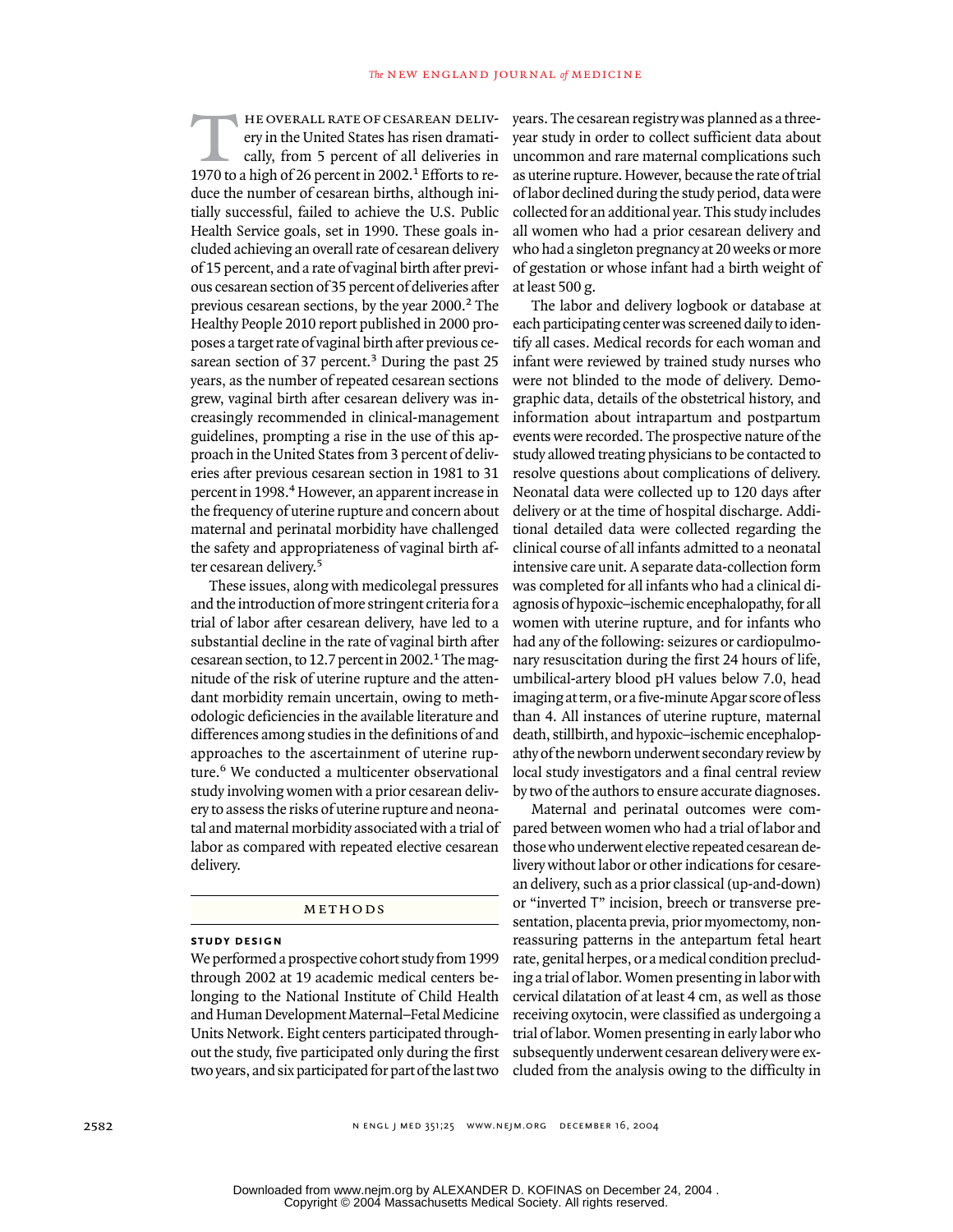distinguishing between a failed trial of labor and a planned elective repeated cesarean delivery. The study was approved by the human subjects committee at each participating center; written consent was not required, since patient identifiers were not included in the data-collection process.

## **definitions**

Uterine rupture was defined as a disruption or tear of the uterine muscle and visceral peritoneum or a separation of the uterine muscle with extension to the bladder or broad ligament. Uterine dehiscence was defined as a disruption of the uterine muscle with intact serosa. Postpartum endometritis was defined as a clinical diagnosis of puerperal infection in the absence of findings suggesting a nonuterine source of infection. Fetal deaths that occurred before hospital admission were classified as antepartum stillbirths.

## **statistical analysis**

Continuous variables were compared with the use of the Wilcoxon rank-sum test, and categorical variables with the use of the chi-square test or Fisher's exact test. Multivariate logistic-regression analysis was performed to adjust for potential confounding factors for the composite end point of the rate of maternal adverse events (endometritis, transfusion, uterine rupture, hysterectomy, death, dehiscence, and thromboembolic disease, as well as hematoma of the broad ligament, cystotomy, bowel injury, and ureteral injury) and of neonatal adverse events at term (intrapartum stillbirth, hypoxic–ischemic encephalopathy, and neonatal death). These possible confounding factors included maternal age at delivery, race or ethnic background, marital status, smoking status during pregnancy, type of insurance at the time of delivery, number of previous cesarean deliveries, birth weight of the infant in the current delivery, prior vaginal delivery, and underlying medical disease. Nominal two-sided P values are reported. SAS software, version 8 (SAS Institute), and Stat-Xact, version 5 (Cytel Software), were used for the analyses.

## **RESULTS**

#### **delivery**

There were 378,168 births during the study period. Among the 45,988 women who had a singleton gestation and a history of cesarean delivery, 17,898 (38.9 percent) underwent a trial of labor and 15,801

(34.4 percent) had an elective repeated cesarean delivery. Of the remaining 12,289 women undergoing repeated cesarean delivery, 9013 had indications for a repeated operation. There were 3276 women (7.1 percent) who presented in early labor without a documented plan for a trial of labor before a cesarean section. The rate of trial of labor ranged from 18.7 percent to 63.2 percent among the 19 centers. The rate of trial of labor declined significantly during the study period (1999, 48.3 percent; 2000, 42.7 percent; 2001, 34.4 percent; 2002, 30.7 percent; P for trend, <0.001).

Demographic and perinatal characteristics of women and infants in the two groups are presented in Table 1. As compared with women who underwent elective repeated cesarean delivery, women who underwent a trial of labor were more likely to be less than 30 years of age, black, unmarried, nonobese, and in receipt of government assistance (Medicaid or Medicare), and to have a preterm delivery (delivery before 37 weeks of gestation) or a delivery at 41 or more weeks of gestation. Women with a prior vaginal delivery or a prior successful vaginal delivery after cesarean delivery were more likely to undergo a trial of labor. The overall success rate for vaginal delivery was 13,139 of 17,898 women (73.4 percent).

## **maternal complications**

Maternal complications are presented in Table 2. There were 124 cases of uterine rupture among women who underwent a trial of labor (14 after vaginal delivery, and 110 identified at the time of cesarean section). The rate of uterine rupture did not change significantly during the study period. The rates of rupture were 105 of 14,483 (0.7 percent) for women with a prior low transverse incision, 2 of 102 (2.0 percent) for those with a prior low vertical incision, and 15 of 3206 (0.5 percent) for those with an unknown type of prior incision. Two uterine ruptures were recorded in 105 women (1.9 percent) with a prior classical, inverted T, or J incision who either presented in advanced labor or refused a repeated cesarean delivery. In addition, two women who underwent a trial of labor could not be classified, owing to missing information.

The rates of uterine rupture according to labor status are presented in Table 3. Augmentation of labor with oxytocin and induction of labor, regardless of method, were associated with a significantly greater risk of uterine rupture than was spontaneous labor without the use of oxytocin (P<0.001 for both).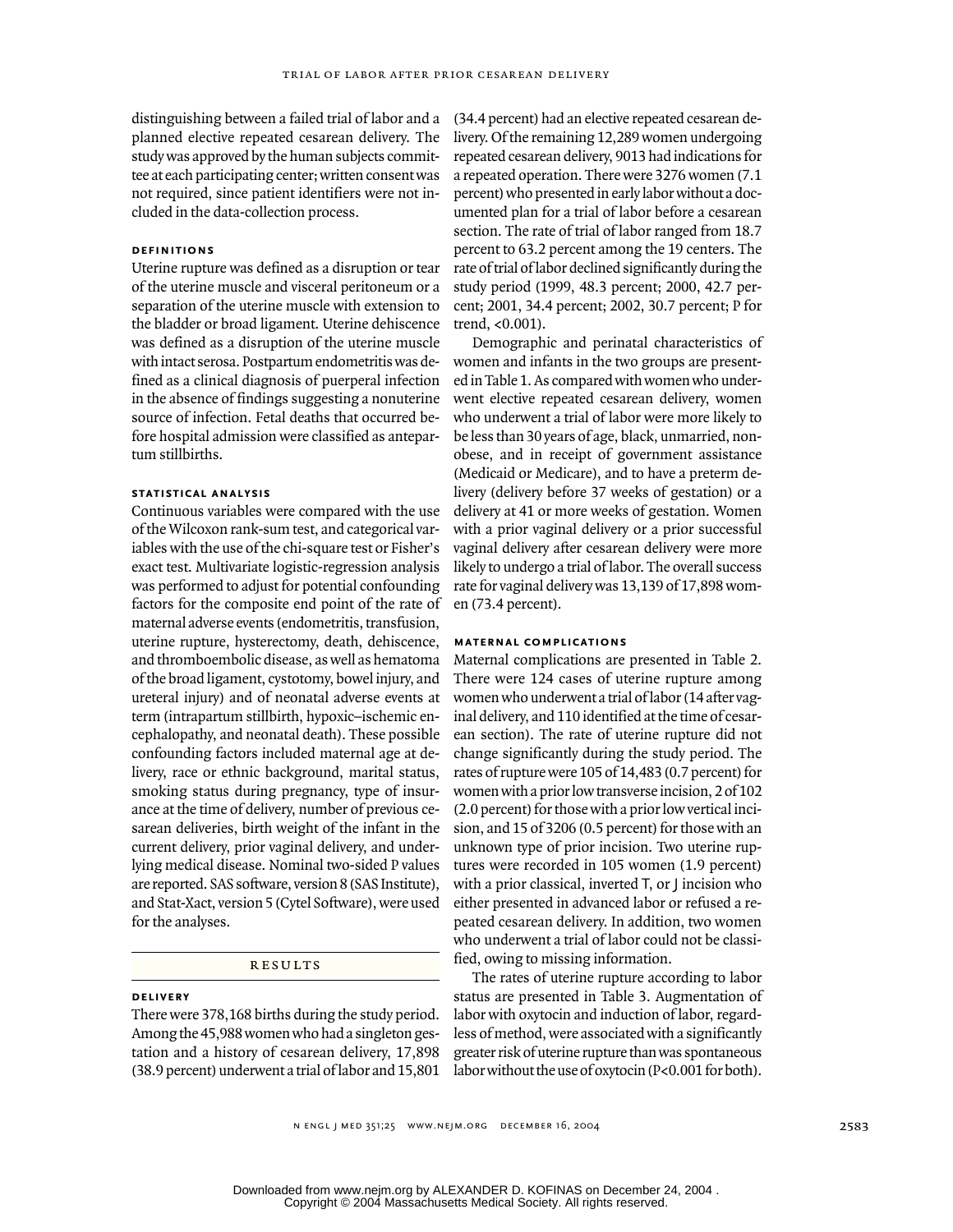| Table 1. Characteristics of Women Undergoing a Trial of Labor or an Elective Cesarean Section after a Prior Cesarean Delivery.* |                                |                                                          |         |
|---------------------------------------------------------------------------------------------------------------------------------|--------------------------------|----------------------------------------------------------|---------|
| Characteristic                                                                                                                  | Trial of Labor<br>$(N=17,898)$ | <b>Elective Repeated Cesarean</b><br>Delivery (N=15,801) | P Value |
| Maternal age at delivery — yr                                                                                                   | $28.7 \pm 5.8$                 | $29.9 + 5.6$                                             | < 0.001 |
| ≤17 yr — no. (%)                                                                                                                | 141(0.8)                       | 65 (0.4)                                                 |         |
| $18-34$ yr - no. (%)                                                                                                            | 14,593 (81.5)                  | 12,201 (77.2)                                            |         |
| ≥35 yr — no. (%)                                                                                                                | $3,164$ (17.7)                 | 3,534 (22.4)                                             |         |
| Race or ethnic group – no. $(\%)\uparrow$                                                                                       |                                |                                                          | < 0.001 |
| <b>Black</b>                                                                                                                    | 6,461(36.1)                    | 3,367 (21.3)                                             |         |
| White                                                                                                                           | 6,454(36.1)                    | 7,197 (45.5)                                             |         |
| Hispanic                                                                                                                        | 4,081 (22.8)                   | 4,501 (28.5)                                             |         |
| Other or unknown                                                                                                                | 902(5.0)                       | 736 (4.7)                                                |         |
| Married - no. (%)                                                                                                               | 9,854(55.1)                    | 10,437(66.1)                                             | < 0.001 |
| Smoker during pregnancy — no. (%)                                                                                               | 2,880(16.1)                    | 1,924(12.2)                                              | < 0.001 |
| Body-mass index at delivery:                                                                                                    | $31.9 + 6.7$                   | $33.5 \pm 7.0$                                           | < 0.001 |
| Payer — $no.$ (%)                                                                                                               |                                |                                                          | < 0.001 |
| HMO or PPO (private)                                                                                                            | 4,772 (26.7)                   | 5,631 (35.6)                                             |         |
| HMO or PPO (Medicaid)                                                                                                           | 3,865(21.6)                    | 2,399 (15.2)                                             |         |
| Other private insurance                                                                                                         | 2,535 (14.2)                   | 2,260 (14.3)                                             |         |
| Medicaid                                                                                                                        | 4,251 (23.8)                   | 2,898 (18.3)                                             |         |
| No coverage                                                                                                                     | 2,471 (13.8)                   | 2,609 (16.5)                                             |         |
| Prior vaginal delivery - no. (%)                                                                                                | 8,854 (49.8)                   | 2,488(15.8)                                              | < 0.001 |
| Prior successful vaginal birth after cesarean delivery - no. (%)                                                                | 5,766 (34.0)                   | 838 (5.4)                                                | < 0.001 |
| Number of previous cesarean sections - no. (%)                                                                                  |                                |                                                          | < 0.001 |
| $\mathbf{1}$                                                                                                                    | 16,916 (94.5)                  | 9,761 (61.8)                                             |         |
| $\overline{2}$                                                                                                                  | 876 (4.9)                      | 4,696 (29.7)                                             |         |
| 3 or more                                                                                                                       | 106(0.6)                       | 1,344(8.5)                                               |         |
| Maternal disease - no. (%)                                                                                                      | 3173 (17.7)                    | 3468 (22.0)                                              | < 0.001 |
| Neonatal birth weight $-$ g                                                                                                     | 3233.1±703.4                   | 3437.9±512.9                                             | < 0.001 |
| ≤1500 — no. (%)                                                                                                                 | 590(3.3)                       | 32(0.2)                                                  |         |
| 1501-2499 - no. $(%)$                                                                                                           | 1,324(7.4)                     | 428 (2.7)                                                |         |
| $2500 - 3999 - no.$ (%)                                                                                                         | 14,364(80.3)                   | 13,349 (84.5)                                            |         |
| ≥4000 — no. (%)                                                                                                                 | 1,607(9.0)                     | 1,991 (12.6)                                             |         |
| Gestational age at delivery $-$ no. (%)                                                                                         |                                |                                                          | < 0.001 |
| $<$ 37 wk                                                                                                                       | 2,521(14.1)                    | 782 (5.0)                                                |         |
| 37-41 wk                                                                                                                        | $13, 126$ (73.5)               | 14,344 (90.8)                                            |         |
| >41 wk                                                                                                                          | 2,212 (12.4)                   | 670 (4.2)                                                |         |

\* Plus–minus values are means ±SD. Data on age at delivery and marital status were missing for one woman in the elective-repeated-cesareandelivery group, data on smoking status were missing for 14 women in the trial-of-labor group and 9 in the elective-repeated-cesarean-delivery group, data on body-mass index at delivery were missing for 1461 women in the trial-of-labor group and 762 women in the elective-repeatedcesarean-delivery group, data on payer status were missing for 4 women in each group, data on prior vaginal delivery were missing for 110 women in the trial-of-labor group and 90 women in the elective-repeated-cesarean-delivery group; data on prior successful vaginal birth after cesarean delivery were missing for 946 women in the trial-of-labor group and 218 in the elective-repeated-cesarean-delivery group, data on maternal disease were missing for 2 women in the trial-of-labor group and 4 women in the elective-repeated-cesarean-delivery group, data on birth weight were missing for 13 women in the trial-of-labor group and 1 woman in the elective-repeated-cesarean-delivery group, and data on gestational age at delivery were missing for 39 women in the trial-of-labor group and 5 women in the elective-repeated-cesarean-delivery group. Because of rounding, percentages may not total 100. HMO denotes health maintenance organization, and PPO preferred-provider organization. † Race or ethnic group was self-reported.

The body-mass index is the weight in kilograms divided by the square of the height in meters.

§ Maternal disease includes asthma, diabetes, chronic hypertension, seizure disorder, thyroid disease, renal disease, and connective-tissue disease.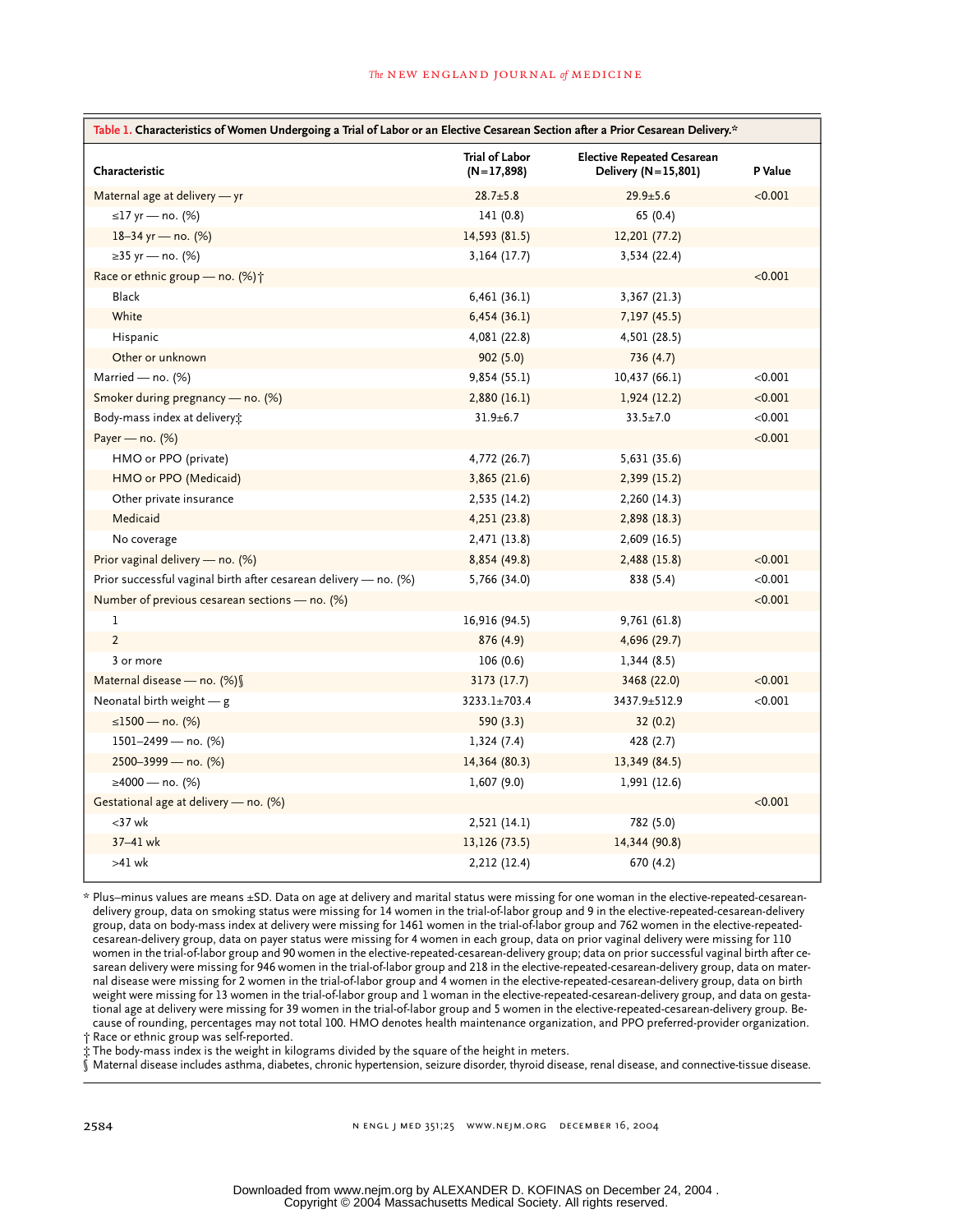| Table 2. Maternal Complications.* |                                       |                                                                      |                               |         |
|-----------------------------------|---------------------------------------|----------------------------------------------------------------------|-------------------------------|---------|
| Complication                      | <b>Trial of Labor</b><br>$(N=17,898)$ | <b>Elective Repeated</b><br><b>Cesarean Delivery</b><br>$(N=15,801)$ | <b>Odds Ratio</b><br>(95% CI) | P Value |
|                                   |                                       | no. (%)                                                              |                               |         |
| Uterine rupture                   | 124(0.7)                              | $\Omega$                                                             |                               | < 0.001 |
| Uterine dehiscence;               | 119(0.7)                              | 76 (0.5)                                                             | $1.38(1.04 - 1.85)$           | 0.03    |
| Hysterectomy                      | 41(0.2)                               | 47(0.3)                                                              | $0.77(0.51 - 1.17)$           | 0.22    |
| Thromboembolic disease *          | 7(0.04)                               | 10(0.1)                                                              | $0.62(0.24 - 1.62)$           | 0.32    |
| Transfusion                       | 304(1.7)                              | 158(1.0)                                                             | $1.71(1.41-2.08)$             | < 0.001 |
| Endometritis                      | 517(2.9)                              | 285(1.8)                                                             | $1.62$ (1.40-1.87)            | < 0.001 |
| Maternal death                    | 3(0.02)                               | 7(0.04)                                                              | $0.38(0.10 - 1.46)$           | 0.21    |
| Other maternal adverse events     | 64 (0.4)                              | 52(0.3)                                                              | $1.09(0.75 - 1.57)$           | 0.66    |
| One or more of the above          | 978(5.5)                              | 563(3.6)                                                             | $1.56(1.41-1.74)$             | < 0.001 |

\* CI denotes confidence interval, and a dash not applicable.

† Not all women underwent examination of their scars after vaginal delivery.

‡ Thromboembolic disease includes deep venous thrombosis or pulmonary embolism.

§ Other adverse events include broad-ligament hematoma, cystotomy, bowel injury, and ureteral injury.

Maternal endometritis and transfusion were both significantly more common with a trial of labor than with an elective cesarean delivery (Table 2). The frequencies of hysterectomy and maternal death were not significantly different between the two groups. The three maternal deaths among women who underwent a trial of labor were due to severe preeclampsia with hepatic failure, sickle cell crisis with cardiac arrest, and postpartum hemorrhage. Of the seven maternal deaths among the women who had elective repeated cesarean delivery, two could be attributed to cesarean section (one resulted from hemorrhage and the other from anesthetic complications). Of the five remaining deaths, four were caused by suspected amniotic-fluid embolism and one by aortic dissection.

Eighty-eight women underwent hysterectomy. Of the 41 cases that occurred after a trial of labor, 19 were performed at cesarean section for the following reasons: atony (8 patients), unrepairable rupture (5), placenta accreta (3), and other (3). Of the 22 cases requiring postpartum laparotomy, 21 were performed for hemorrhage and 1 for infectious complications. The indications for hysterectomy among the 47 cases that occurred in the women undergoing elective repeated cesarean delivery were atony (17 patients), placenta accreta (12), unspecified hemorrhage (5), extension or laceration (2), myomata (3), cancer (5), and other (3).

After adjustment for demographic factors and

the presence of maternal diseases, the odds ratio for maternal adverse events (one or more of the complications listed in Table 2) associated with a trial of labor was 1.96 (95 percent confidence interval, 1.73 to 2.22). Maternal adverse events were more frequent among women who had an unsuccessful trial of labor than among women who had a successful vaginal delivery (Table 4).

#### **perinatal complications**

Perinatal outcomes for term infants are presented in Table 5. The frequency of antepartum stillbirth was higher among the women who underwent a trial of labor than among the women who underwent elective repeated cesarean delivery. The rate of antepartum stillbirth at 39 or more weeks of gestation was increased only marginally with a trial of labor. Among term infants, intrapartum and neonatal death rates were similar in the two groups (Table 5) and remained similar when we adjusted for the number of prior cesarean deliveries (data not shown).

The frequency of hypoxic–ischemic encephalopathy was significantly greater among the infants of women who underwent a trial of labor at term than among the infants of women who had elective repeated cesarean delivery (12 vs. 0, P<0.001). Four cases occurred after the induction of labor, two occurred after augmentation, and six occurred with spontaneous labor without the use of oxytocin. Sev-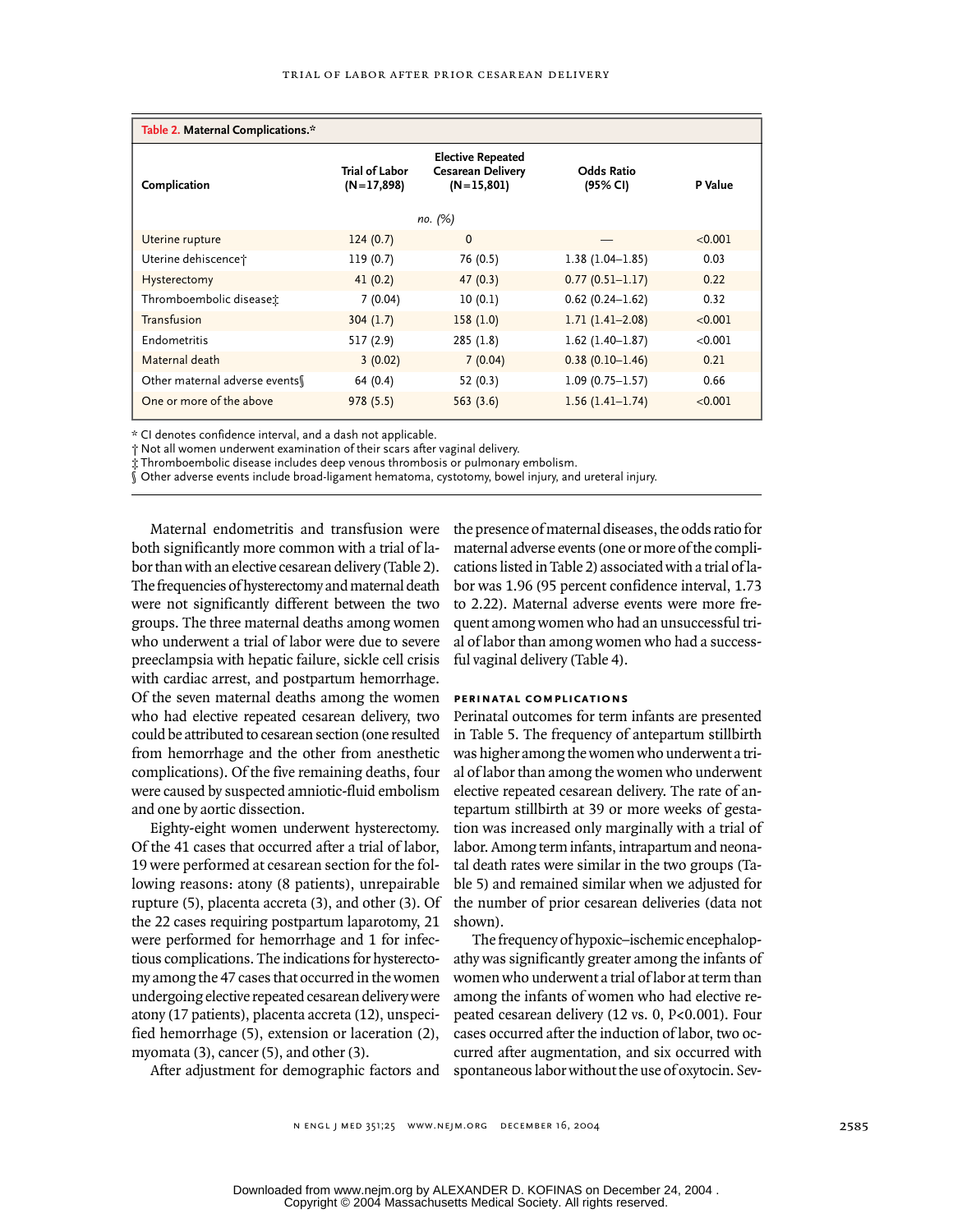| Table 3. Rates of Uterine Rupture According to Labor Status.*  |                           |                           |                               |         |
|----------------------------------------------------------------|---------------------------|---------------------------|-------------------------------|---------|
| <b>Type of Labor</b>                                           | No. of<br><b>Patients</b> | <b>Uterine</b><br>Rupture | <b>Odds Ratio</b><br>(95% CI) | P Value |
|                                                                |                           | no. (%)                   |                               |         |
| Spontaneous <sup>+</sup>                                       | 6685                      | 24(0.4)                   | 1.00                          |         |
| Augmented                                                      | 6009                      | 52 (0.9)                  | 2.42<br>$(1.49 - 3.93)$       | < 0.001 |
| Induced                                                        | 4708                      | 48 (1.0)                  | 2.86<br>$(1.75 - 4.67)$       | < 0.001 |
| With any prosta-<br>glandins, with<br>or without oxy-<br>tocin | 926                       | 13(1.4)                   | 3.95<br>$(2.01 - 7.79)$       | <0.001  |
| With prostaglan-<br>dins alone:                                | 227                       | $\mathbf 0$               |                               |         |
| With no prosta-<br>glandins                                    | 1691                      | 15(0.9)                   | 2.48<br>$(1.30 - 4.75)$       | 0.004   |
| With oxytocin<br>alone                                         | 1864                      | 20(1.1)                   | 3.01<br>$(1.66 - 5.46)$       | < 0.001 |
| Not classified                                                 | 496                       | $\Omega$                  |                               |         |

\* CI denotes confidence interval, and a dash not applicable.

† Women with spontaneous labor served as the reference group.

‡ Of the 227 patients, 52 received misoprostol, 111 dinoprostone, 60 prostaglandin  $E<sub>2</sub>$  gel, and 4 combined prostaglandins.

§ Induction with no prostaglandins includes mechanical dilation with or without oxytocin.

> en of the 12 cases of hypoxic–ischemic encephalopathy were associated with uterine rupture. In the cases that occurred without uterine rupture, four women underwent cesarean delivery because of nonreassuring patterns in the fetal heart rate. Of the 671 women at term who had had more than one prior cesarean section, none had infants with hypoxic– ischemic encephalopathy. Multivariate logisticregression analysis, with control for demographic factors and maternal disease, also revealed significant associations between a trial of labor and the risk of stillbirth, neonatal death, or hypoxic–ischemic encephalopathy in term infants, as compared with the risk among infants of women who had elective repeated cesarean delivery (odds ratio, 2.72; 95 percent confidence interval, 1.49 to 4.97).

> The perinatal outcomes after uterine rupture in term pregnancies are presented in Table 6. There were no instances of intrapartum fetal death. Of the seven infants with hypoxic–ischemic encephalopathy, two died during the neonatal period.

### discussion

Our data indicate that a trial of labor by women with

increased risk of adverse perinatal outcomes and a higher rate of maternal adverse events, as compared with elective repeated cesarean delivery. The magnitude of these risks is small; however, this information is important for women and health care providers who are making choices about the type of delivery. The strengths of this study are its large size, its multicenter design, and its prospective process of data collection by trained obstetrical research nursing staff with the use of standardized definitions.

In the absence of randomized, controlled trials, most data used to inform women and health care providers about the choice between a trial of labor and cesarean delivery, after a previous cesarean delivery, have come from retrospective populationbased studies that used data from birth certificates or large retrospective multicenter or single-institution cohort studies. Meta-analyses of these data have been limited by a lack of comparability between women undergoing a trial of labor and those undergoing elective repeated cesarean delivery.7,8

A primary consideration when counseling women is the perinatal morbidity and mortality that are directly attributable to uterine rupture. However, it is unclear from published studies how often uterine rupture results in perinatal death.9,10 Our study design involved abstraction of chart data for all cases of uterine rupture and confirmation by two separate review processes. Among 17,898 trials of labor and 124 ruptures, we found two neonatal deaths, for an overall rate of rupture-related perinatal death of 0.11 per 1000 trials of labor. A recent review of 880 maternal uterine ruptures during a 20-year period showed 40 perinatal deaths in 91,039 trials of labor, for a rate of 0.4 per 1000.<sup>10</sup>

Perinatal hypoxic brain injury is recognized as an underreported adverse outcome related to uterine rupture. Perinatal asphyxia has been poorly defined in studies of vaginal birth after cesarean delivery, and variables such as cord-blood gas levels and Apgar scores are reported in only a small fraction of cases.<sup>6,10</sup> We found a significant increase in the rate of hypoxic–ischemic encephalopathy related to uterine rupture among the children of women who underwent a trial of labor at term, as compared with the children of women who underwent elective repeated cesarean delivery (0.46 per 1000 trials of labor versus no cases, respectively).

a history of cesarean delivery is associated with an births, which includes both trials of labor and elec-The reported incidence of hypoxic–ischemic encephalopathy unrelated to uterine rupture at term in our study (5 cases in 15,177 trials of labor) is similar to an overall reported rate of 1.6 per 10,000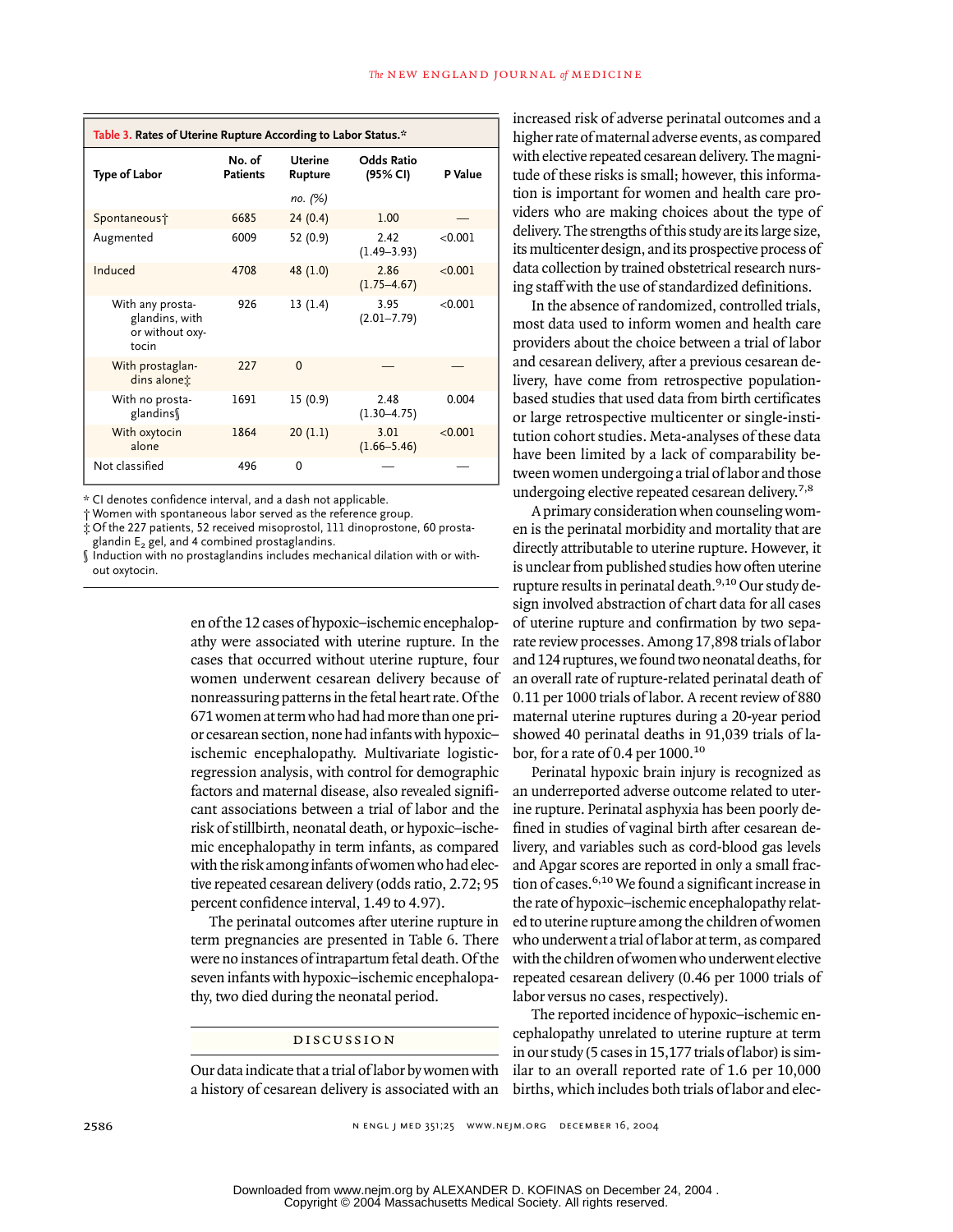| Table 4. Maternal Complications According to the Outcome of a Trial of Labor. |                                                 |                                                       |                                |         |
|-------------------------------------------------------------------------------|-------------------------------------------------|-------------------------------------------------------|--------------------------------|---------|
| Complication                                                                  | Failed<br><b>Vaginal Delivery</b><br>$(N=4759)$ | Successful<br><b>Vaginal Delivery</b><br>$(N=13,139)$ | <b>Odds Ratio</b><br>(95% CI)* | P Value |
|                                                                               |                                                 | no. (%)                                               |                                |         |
| Uterine rupture                                                               | 110(2.3)                                        | 14(0.1)                                               | 22.18 (12.70-38.72)            | < 0.001 |
| Uterine dehiscence                                                            | 100(2.1)                                        | 19(0.1)                                               | 14.82 (9.06-24.23)             | < 0.001 |
| Hysterectomy                                                                  | 22(0.5)                                         | 19(0.1)                                               | $3.21(1.73 - 5.93)$            | < 0.001 |
| Thromboembolic disease;                                                       | 4(0.1)                                          | 3(0.02)                                               | $3.69(0.83 - 16.51)$           | 0.09    |
| Transfusion                                                                   | 152(3.2)                                        | 152(1.2)                                              | $2.82(2.25 - 3.54)$            | < 0.001 |
| Endometritis                                                                  | 365(7.7)                                        | 152(1.2)                                              | $7.10(5.86 - 8.60)$            | < 0.001 |
| Maternal death                                                                | 2(0.04)                                         | 1(0.01)                                               | 5.52 (0.50-60.92)              | 0.17    |
| Other maternal adverse events:                                                | 63(1.3)                                         | 1(0.01)                                               | 176.24 (24.44-1271.05)         | < 0.001 |
| One or more of the above                                                      | 669 (14.1)                                      | 309(2.4)                                              | $6.81(5.93 - 7.83)$            | < 0.001 |

\* CI denotes confidence interval.

† Thromboembolic disease includes deep venous thrombosis or pulmonary embolism.

‡ Other adverse events include broad-ligament hematoma, cystotomy, bowel injury, and ureteral injury.

tive cesarean sections.<sup>11</sup> In a study that did not document the type of prior delivery, Badawi and colleagues reported that elective cesarean delivery is associated with a reduced risk of encephalopathy in newborns, as compared with spontaneous labor (odds ratio, 0.17; 95 percent confidence interval, 0.05 to 0.56).11 Although we observed no cases of hypoxic–ischemic encephalopathy after elective repeated cesarean delivery, it remains unclear whether having a scarred uterus affects the risk of this complication in women in labor who do not have uterine rupture.

Previous data have suggested a trend toward a greater risk of fetal death among women who undergo a trial of labor.<sup>6</sup> In our study, the overall rate of combined intrapartum stillbirth at term and neonatal death was not significantly different in the two groups (9.8 per 10,000 in women undergoing trial of labor vs. 4.7 per 10,000 in women undergoing elective repeated cesarean delivery). Intrapartum stillbirths at term, which might have been avoided by an elective cesarean delivery, were uncommon with a trial of labor (2 of 15,338 attempts). Our findings are consistent with those of McMahon and colleagues, who also reported no increase in perinatal deaths at term among women undergoing a trial of labor.9 The corrected rates of perinatal death in our study (after the exclusion of deaths associated with congenital malformations) were 4.0 per 10,000 in women undergoing a trial of labor and 1.4 per 10,000 in women undergoing elective repeated cesarean delivery.

With regard to the observed increased frequency of term antepartum stillbirths, some of these probably occurred after 39 weeks before the onset of labor and might have been avoided by a scheduled repeated operation. Alternatively, some of this increase might be due to the encouragement by care providers of a trial of labor after the recognition of stillbirth.

It has generally been accepted that vaginal delivery is associated with lower maternal morbidity and mortality rates than is cesarean section. In contrast to an earlier meta-analysis,<sup>7</sup> we found an increased risk of both endometritis and transfusion in women who underwent a trial of labor. The exclusion from the study of women who presented in early labor and subsequently underwent repeated cesarean delivery probably lowered the risk of these complications in the group of women undergoing elective repeated cesarean delivery. We confirmed that many of the excess adverse events accompanying a trial of labor are attributable to the failure of labor and the requirement for a repeated cesarean operation.<sup>9</sup>

Of women attempting vaginal delivery after prior cesarean delivery, the greatest risk of serious complications occurs in those in whom uterine rupture develops. This study shows that the risk of uterine rupture is increased with the induction of labor.<sup>12,13</sup> However, we did not confirm the findings of Lydon-Rochelle and colleagues of an increased risk of rupture associated with the use of prostaglandin agents, as compared with oxytocin alone.<sup>12</sup> Our methods did permit us to distinguish clearly between types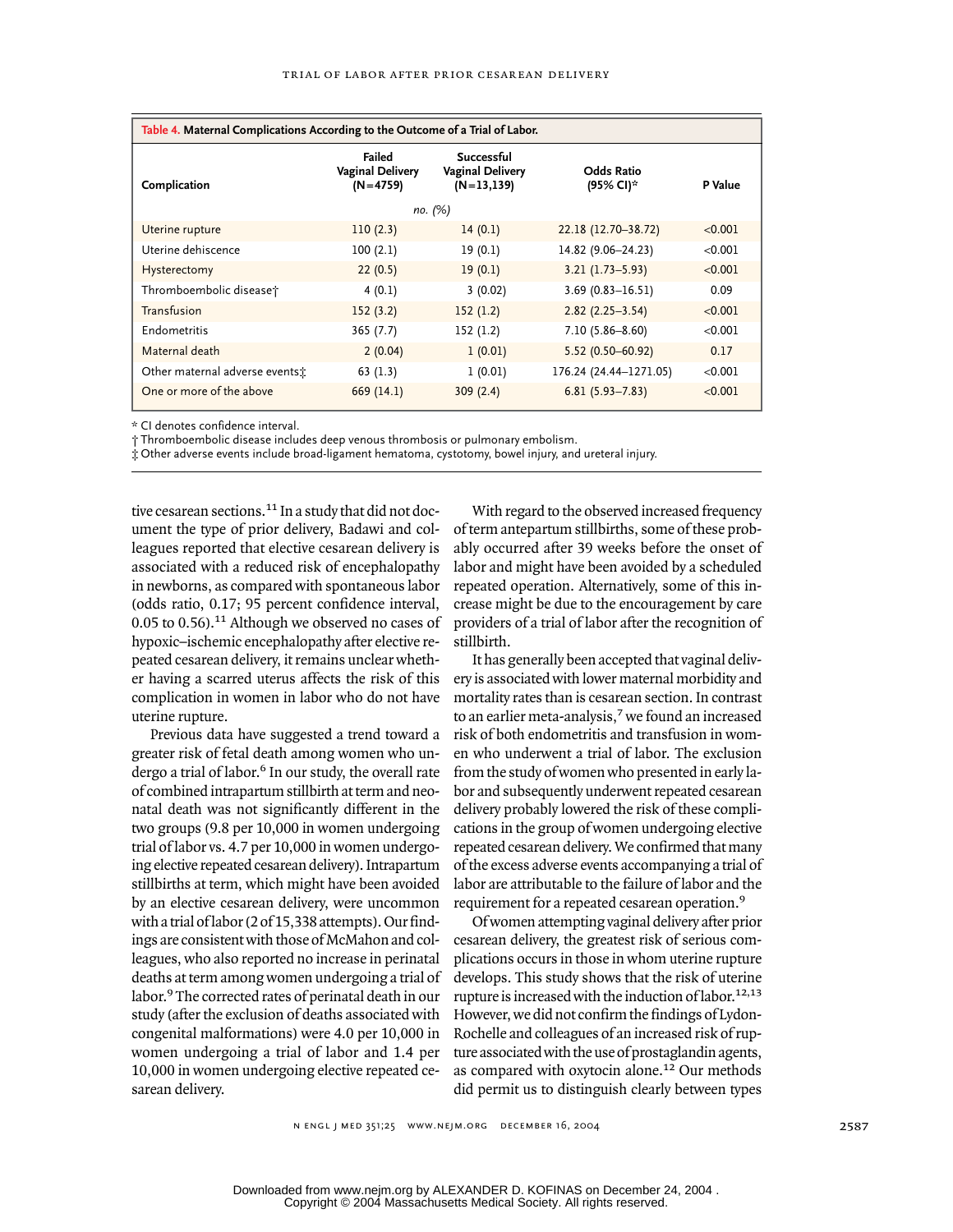| Table 5. Perinatal Outcomes for Term Infants.* |                                       |                                                                                 |                               |         |
|------------------------------------------------|---------------------------------------|---------------------------------------------------------------------------------|-------------------------------|---------|
| Outcome                                        | <b>Trial of Labor</b><br>$(N=15,338)$ | <b>Elective Repeated</b><br><b>Cesarean Delivery</b><br>$(N=15,014)$<br>no. (%) | <b>Odds Ratio</b><br>(95% CI) | P Value |
| Antepartum stillbirth†*                        |                                       |                                                                                 |                               |         |
| $37 - 38$ wk                                   | 18 (0.40)                             | 8(0.10)                                                                         | $2.93(1.27 - 6.75)$           | 0.008   |
| $>39$ wk                                       | 16(0.20)                              | 5(0.10)                                                                         | 2.70 (0.99-7.38)              | 0.07    |
| Intrapartum stillbirth*                        |                                       |                                                                                 |                               |         |
| $37 - 38$ wk                                   | 1(0.02)                               | $\mathbf{0}$                                                                    |                               | 0.43    |
| $\geq$ 39 wk                                   | 1(0.01)                               | $\Omega$                                                                        |                               | 1.00    |
| Hypoxic-ischemic encephalopathy                | 12(0.08)                              | $\Omega$                                                                        |                               | < 0.001 |
| Neonatal death                                 | 13 (0.08)                             | 7(0.05)                                                                         | $1.82(0.73 - 4.57)$           | 0.19    |
| One or more of the above                       | 59 (0.38)                             | 20(0.13)                                                                        | $2.90(1.74 - 4.81)$           | < 0.001 |

\* CI denotes confidence interval, and a dash not applicable.

† Antepartum stillbirths include a total of five malformations: four in the trial-of-labor group (one at 37 to 38 weeks and three at 39 weeks or more) and one in the elective-repeated-cesarean-delivery group at 37 to 38 weeks.

‡ The percentages are based on the number of stillbirths during the gestational period.

of induction, which is not possible when investigators rely on procedure codes for the use of prostaglandins that do not exclude the concomitant use of oxytocin. Thus, our findings suggest that the effect of the use of prostaglandins on the risk of uterine rupture remains uncertain.

Although increased maternal mortality after cesarean delivery, as compared with the rate after vaginal delivery, has been a consideration when preg-

| Table 6. Perinatal Outcomes after Uterine Rupture<br>in Term Pregnancies. |                                                             |  |  |
|---------------------------------------------------------------------------|-------------------------------------------------------------|--|--|
| Outcome                                                                   | Term<br>Pregnancies<br>with Uterine<br>Rupture<br>$(N=114)$ |  |  |
|                                                                           | no. (%)                                                     |  |  |
| Intrapartum stillbirth                                                    | $\Omega$                                                    |  |  |
| Hypoxic-ischemic encephalopathy*                                          | 7 (6.2)                                                     |  |  |
| Neonatal death                                                            | 2(1.8)                                                      |  |  |
| Admission to the neonatal intensive<br>care unit                          | 46 (40.4)                                                   |  |  |
| 5-Minute Apgar score ≤5                                                   | 16(14.0)                                                    |  |  |
| Umbilical-artery blood $pH \le 7.0$ <sup>+</sup>                          | 23 (33.3)                                                   |  |  |

\* The outcome was missing for one infant.

† The umbilical-artery blood pH was documented for 69 infants.

nant women are counseled, the infrequency of death and of confounding variables such as maternal disease, and the classification of an operation as either an emergency or a nonemergency procedure, complicate comparisons of mortality. Maternal deaths were not significantly more common with elective repeated cesarean delivery in our study, but such deaths are rare events, and our study was not powered to detect a difference. Of the seven maternal deaths in the group that underwent elective repeated cesarean delivery, two were considered attributable to the cesarean delivery.

The possibility that bias affected the results of this study must be considered. Women who, on the advice of their physicians, choose to undergo a trial of labor have characteristics that are different from the characteristics of women who undergo elective repeated cesarean delivery, and these differences might affect outcomes. Although we tried to control for some of these differences in our analysis, the decision by women or their physicians to select a trial of labor as opposed to a repeated cesarean delivery may have occurred in a systematic way, thereby affecting our findings. We also recognize that women who presented in advanced labor were classified as undergoing a trial of labor, despite their possible prior intention to have a repeated cesarean operation. Nonetheless, we limited our study group to women who were apparently eligible for either type of delivery, and we excluded women whose ul-